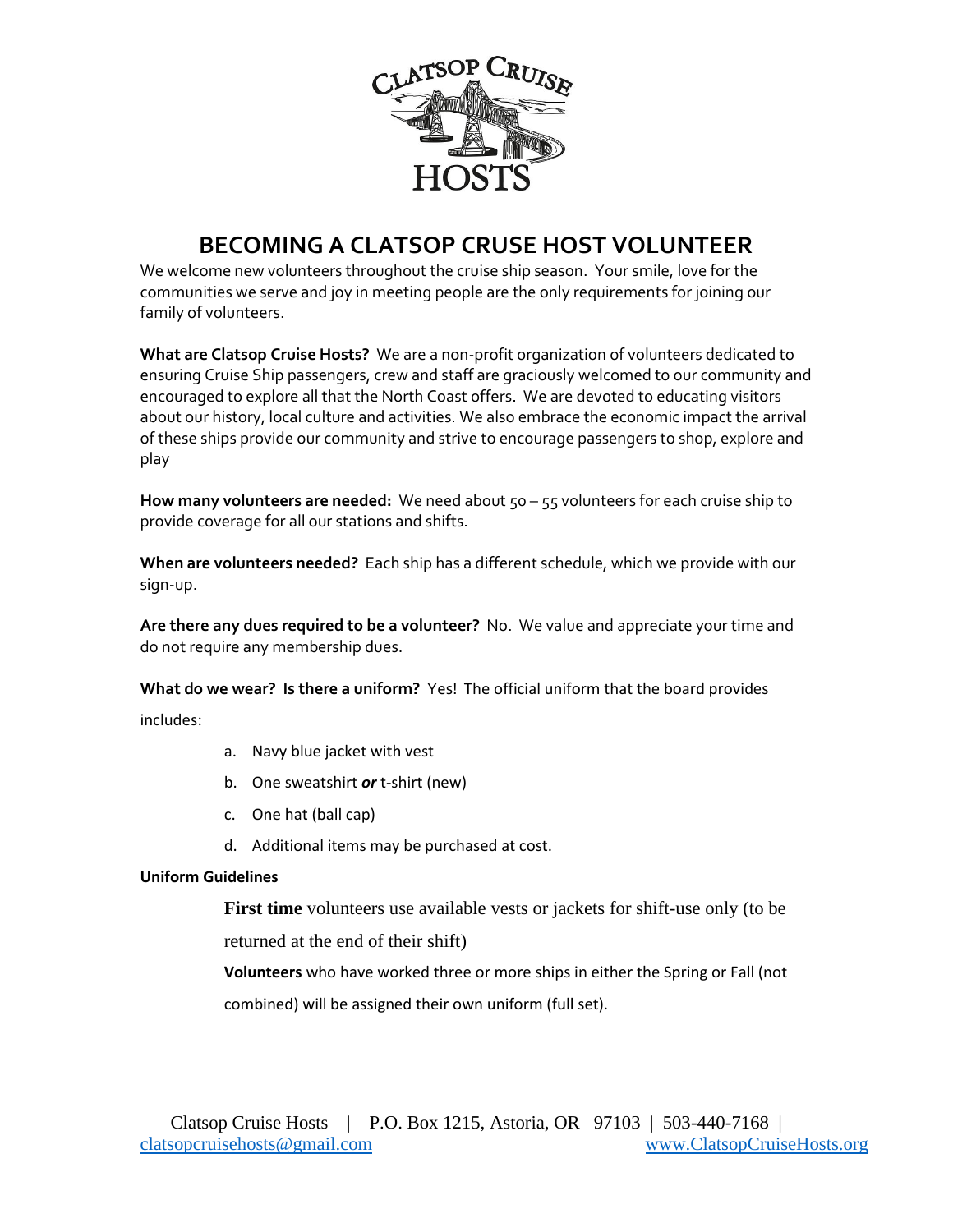

**Is there training?** We provide a Spring Training luncheon (usually in April) and a Fall Volunteer Recognition Dinner (usually after the final ship). Specific duties are trained by our experienced volunteers or by the Volunteer Coordinator.

**How many hours do we work?** Most volunteers typically work a 3-hour shift. We generally have two to three shifts per ship depending on how long the stay is.

**How am I notified about my shift?** We primarily use email to confirm volunteer schedules, changes in ship arrivals and departures, and any new information that volunteers need to know. It is important to check email before your shift begins as there could be last-minute changes. Ships have been known to arrive early or have other changes in their schedule that affect volunteers.

**Do I have to be an expert on local history?** No, but we certainly encourage volunteers visit our cultural institutions as an important part of our mission is to educate as well as welcome.

**What do I need to know?** Many of our questions are about what is in town to see, where to buy certain items, where to eat or get souvenirs and how to get back to the ship. We have binders available to look up many questions and of course we encourage our volunteers to explore our coastal communities as a tourist to become more familiar with all we offer and to learn about the historical and cultural significance of our region! But the most important thing you need is a smile.

**How do passengers get around town?** Sunset Transportation runs Route 11 in a continuous loop starting at the Port of Astoria with three stops throughout town. Bus tickets include a free ride on the Astoria Trolley. Passengers are also encouraged to explore the River Walk. Crew are offered an opportunity to take buses to Fred Meyer and Costco for supplies.

**Where are volunteers needed?** There are several locations throughout downtown:

**Astoria Port:** There are several volunteer opportunities at the Port Site a) Information booth: This is the first group of volunteers that cruise passengers see as they exit the ship. Volunteers greet and provide information, including the downtown guide.

b) Ticket booth: This is where passengers board the busses to go downtown, to the column, or out to the shopping malls. Volunteers sell bus tickets, help passengers board busses, and provide visitor information

c) Bus loading/navigation: We have a crew of volunteers who set out the bus cones and guide busses for loading/unloading and to help keep pedestrians safe. They also greet people and provide information